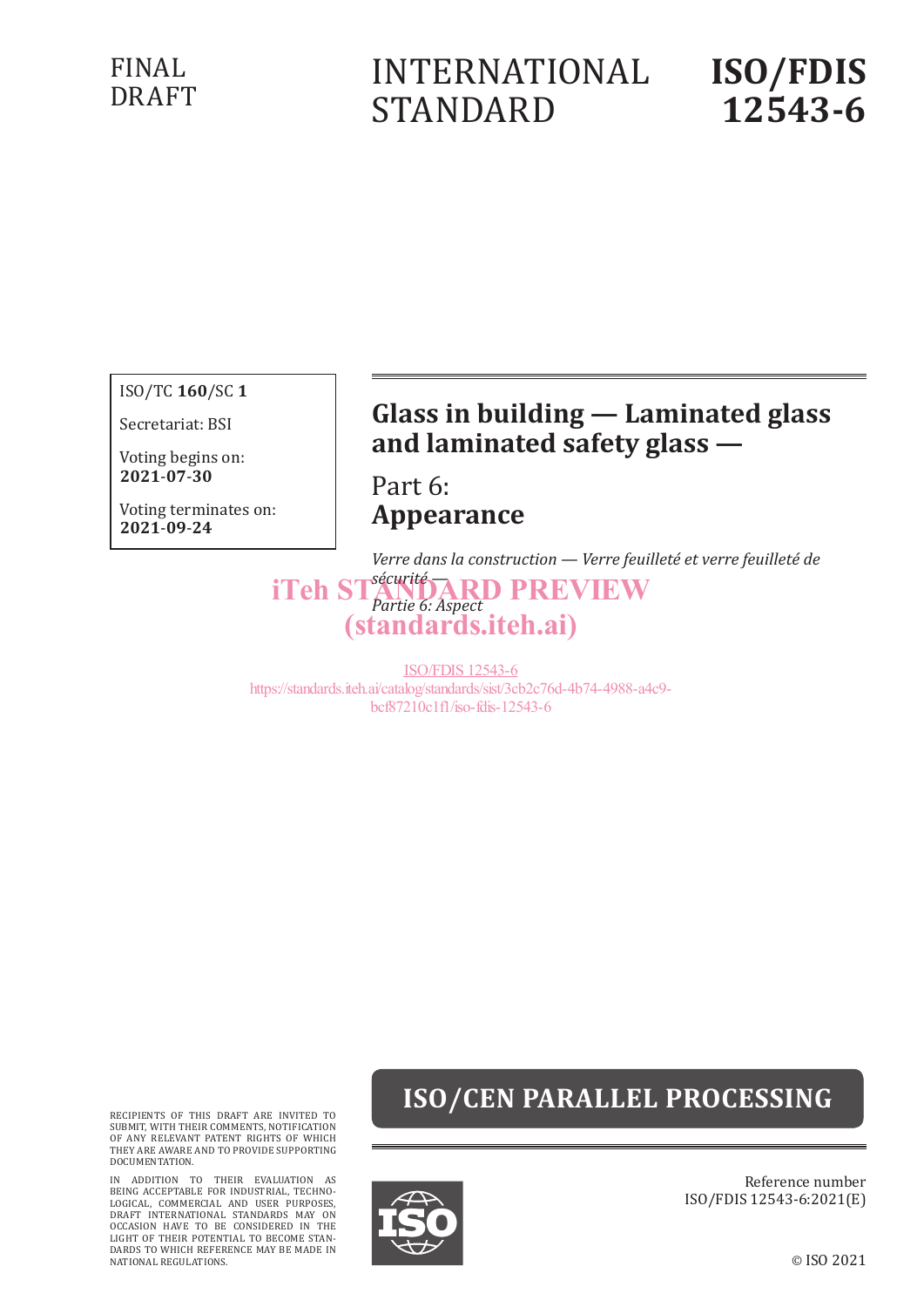# iTeh STANDARD PREVIEW (standards.iteh.ai)

ISO/FDIS 12543-6 https://standards.iteh.ai/catalog/standards/sist/3cb2c76d-4b74-4988-a4c9 bcf87210c1f1/iso-fdis-12543-6



## **COPYRIGHT PROTECTED DOCUMENT**

#### © ISO 2021

All rights reserved. Unless otherwise specified, or required in the context of its implementation, no part of this publication may be reproduced or utilized otherwise in any form or by any means, electronic or mechanical, including photocopying, or posting on the internet or an intranet, without prior written permission. Permission can be requested from either ISO at the address below or ISO's member body in the country of the requester.

ISO copyright office CP 401 • Ch. de Blandonnet 8 CH-1214 Vernier, Geneva Phone: +41 22 749 01 11 Email: copyright@iso.org Website: www.iso.org Published in Switzerland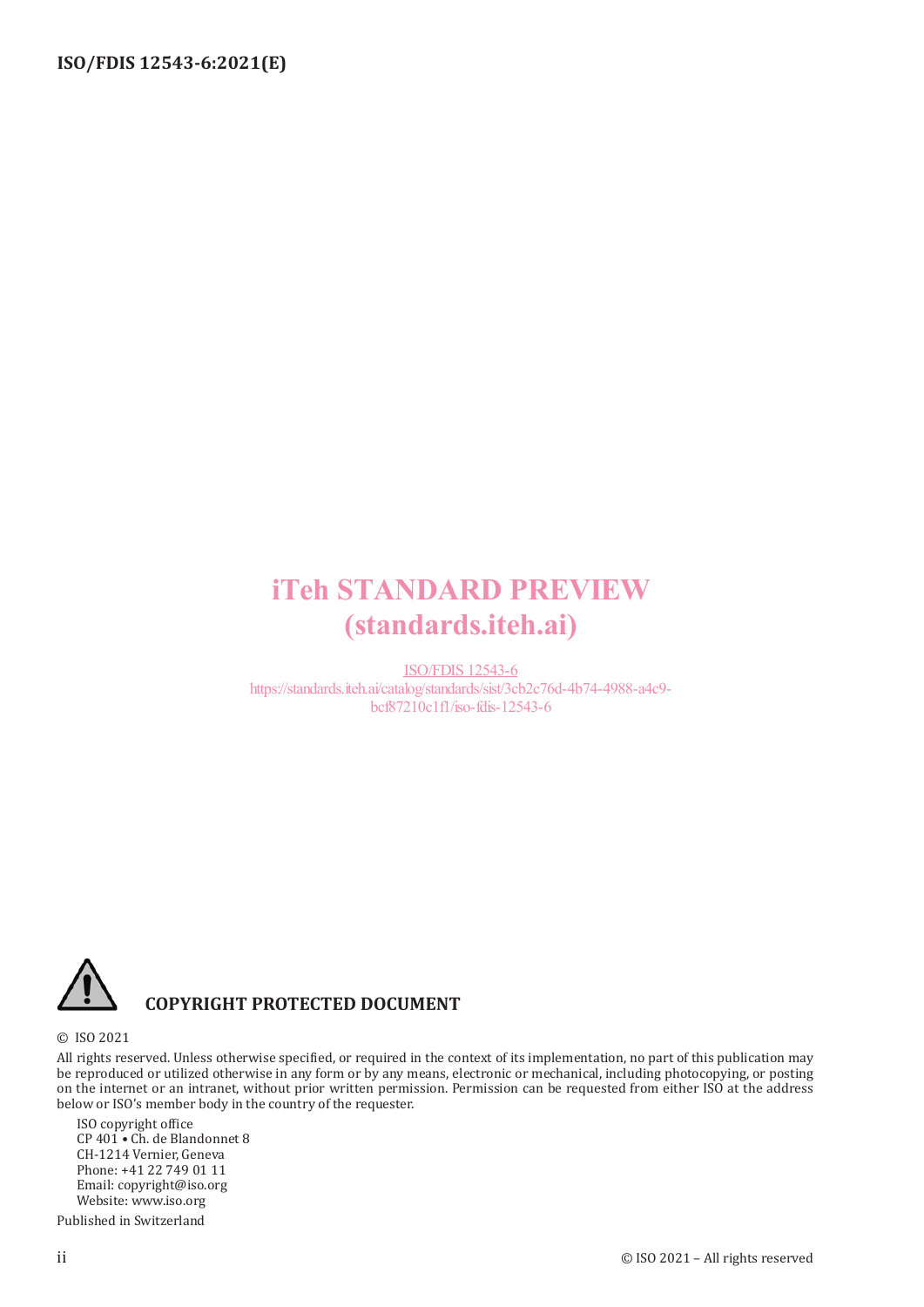Page

## **Contents**

| $\mathbf{1}$            | $\textbf{Scope} \texttt{} \texttt{} \texttt{} \texttt{} \texttt{} \texttt{} \texttt{} \texttt{} \texttt{} \texttt{} \texttt{} \texttt{} \texttt{} \texttt{} \texttt{} \texttt{} \texttt{} \texttt{} \texttt{} \texttt{} \texttt{} \texttt{} \texttt{} \texttt{} \texttt{} \texttt{} \texttt{} \texttt{} \texttt{} \texttt{} \texttt{} \texttt{} \texttt{} \texttt{} \texttt{} \texttt{$ |  |  |  |  |  |
|-------------------------|-----------------------------------------------------------------------------------------------------------------------------------------------------------------------------------------------------------------------------------------------------------------------------------------------------------------------------------------------------------------------------------------|--|--|--|--|--|
| $\overline{2}$          |                                                                                                                                                                                                                                                                                                                                                                                         |  |  |  |  |  |
| 3                       |                                                                                                                                                                                                                                                                                                                                                                                         |  |  |  |  |  |
| $\overline{\mathbf{4}}$ |                                                                                                                                                                                                                                                                                                                                                                                         |  |  |  |  |  |
| 5                       |                                                                                                                                                                                                                                                                                                                                                                                         |  |  |  |  |  |
| 6                       |                                                                                                                                                                                                                                                                                                                                                                                         |  |  |  |  |  |
| $\overline{7}$          | <b>Defects in the vision area</b> 3<br>7.1 Spot defects in the vision area 3<br>7.2 Linear defects in the vision area 4                                                                                                                                                                                                                                                                 |  |  |  |  |  |
| 8                       | <b>Defects in the edge area</b> 4<br>8.1 Framed edges 4<br>8.2 Unframed edges 4<br>4                                                                                                                                                                                                                                                                                                    |  |  |  |  |  |
| 9                       |                                                                                                                                                                                                                                                                                                                                                                                         |  |  |  |  |  |

Annex A (informative) Method of observation of glasses by pack (for jumbos or stock sizes) ............... 5

# **iTeh STANDARD PREVIEW** (standards.iteh.ai)

**ISO/FDIS 12543-6** https://standards.iteh.ai/catalog/standards/sist/3cb2c76d-4b74-4988-a4c9bcf87210c1fl/iso-fdis-12543-6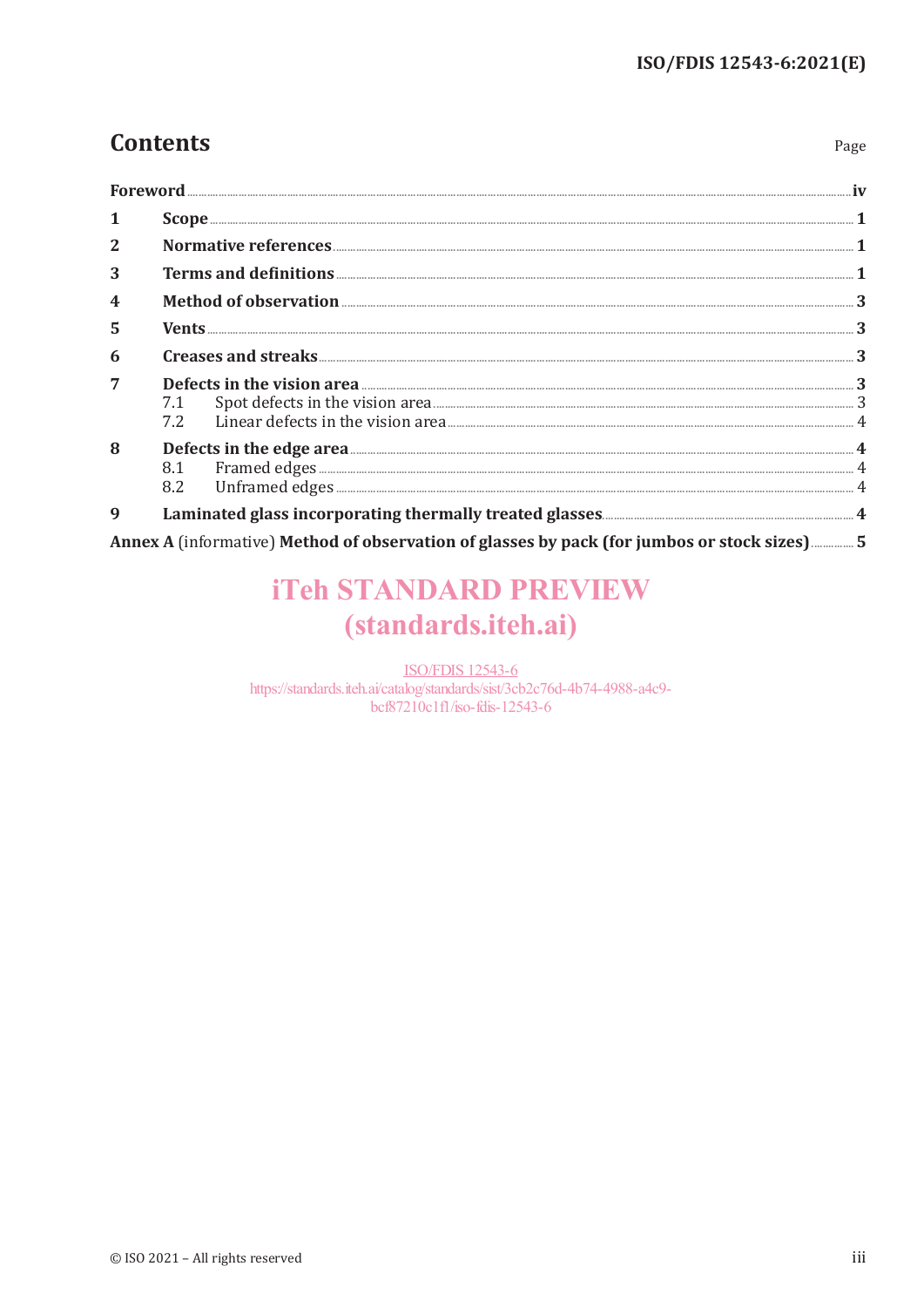## **Foreword**

ISO (the International Organization for Standardization) is a worldwide federation of national standards bodies (ISO member bodies). The work of preparing International Standards is normally carried out through ISO technical committees. Each member body interested in a subject for which a technical committee has been established has the right to be represented on that committee. International organizations, governmental and non-governmental, in liaison with ISO, also take part in the work. ISO collaborates closely with the International Electrotechnical Commission (IEC) on all matters of electrotechnical standardization.

The procedures used to develop this document and those intended for its further maintenance are described in the ISO/IEC Directives, Part 1. In particular, the different approval criteria needed for the different types of ISO documents should be noted. This document was drafted in accordance with the editorial rules of the ISO/IEC Directives, Part 2 (see www.iso.org/directives).

Attention is drawn to the possibility that some of the elements of this document may be the subject of patent rights. ISO shall not be held responsible for identifying any or all such patent rights. Details of any patent rights identified during the development of the document will be in the Introduction and/or on the ISO list of patent declarations received (see www.iso.org/patents).

Any trade name used in this document is information given for the convenience of users and does not constitute an endorsement.

For an explanation of the voluntary nature of standards, the meaning of ISO specific terms and expressions related to conformity assessment, as well as information about ISO's adherence to the<br>World Trade Organization (WTO) principles in the Technical Barriers to Trade (TBT), see www.iso.org/ World Trade Organization (WTO) principles in the Technical Barriers to Trade (TBT), see www.iso.org/ iso/foreword.html. (standards.iteh.ai)

This document was prepared by Technical Committee ISO/TC 160, *Glass in building* Subcommittee SC 1, *Product considerations, in collaboration* with the European Committee for Standardization (CEN) SC 1, *Product considerations, in collaboration* with the European Committee for Standardization (CEN) Technical Committee CEN/TC<sup>/</sup>129, Glass in building, the accordance with the Agreement on technical cooperation between ISO and CEN (Vienna Agreement).

This third edition cancels and replaces the second edition (ISO 12543-6:2011), which has been technically revised.

The main changes compared to the previous edition are as follows:

- some definitions have been revised;
- a paragraph on laminated glass incorporating thermally treated glasses has been added;
- a method of observation of glasses by pack for jumbos or stock sizes has been added.

A list of all parts in the ISO 12543 series can be found on the ISO website.

Any feedback or questions on this document should be directed to the user's national standards body. A complete listing of these bodies can be found at www.iso.org/members.html.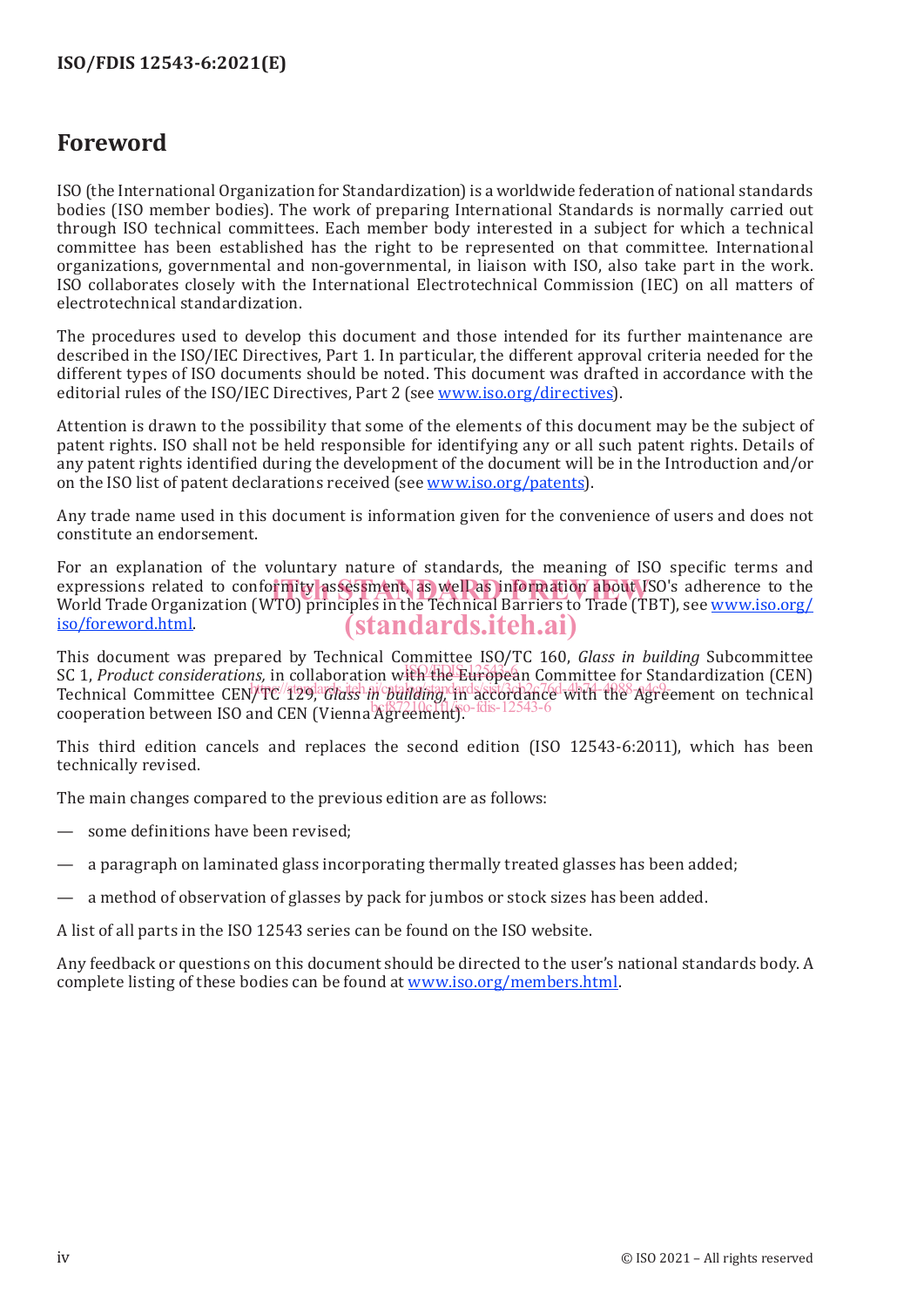## **Glass in building — Laminated glass and laminated safety glass —**

## Part 6: **Appearance**

## **1 Scope**

This document specifies defects of finished sizes and test methods with regard to the appearance of laminated glass and laminated safety glass when looking through the glass.

All references to laminated glass in this document refer to both laminated glass and laminated safety glass.

NOTE Special attention is paid to acceptability criteria in the vision area.

This document is applicable to finished sizes at the time of supply.

# 2 Normative referencesSTANDARD PREVIEW

The following documents are referred to in the text of such a way that some or all of their content content content constitutes requirements of this document. For dated references, only the edition cited applies. For undated references, the latest edition of the referenced document (including any amendments) applies. ISO/FDIS 12543-6

ISO 12543-1, *Glass in building*ds.iteh.ai/gandards/sist/3qb2ff/dted7\$dfety-glass — Part 1: Definitions and *description of component parts* bcf87210c1f1/iso-fdis-12543-6

ISO 12543-5, *Glass in building — Laminated glass and laminated safety glass — Part 5: Dimensions and edge finishing*

## **3 Terms and definitions**

For the purposes of this document, the terms and definitions given in ISO 12543-1, and the following apply.

ISO and IEC maintain terminological databases for use in standardization at the following addresses:

— ISO Online browsing platform: available at https://www.iso.org/obp

— IEC Electropedia: available at https://www.electropedia.org/

#### **3.1**

#### **spot defect**

type of defect that includes *opaque spots* (3.3), bubbles and *foreign bodies* (3.4)

#### **3.2**

#### **linear defect**

type of defect that includes *foreign bodies* (3.4) and *scratches* (3.5) or *grazes* (3.6)

#### **3.3**

**opaque spot**

visible defects in the laminated glass

EXAMPLE Tin marks and inclusions in the glass or interlayer.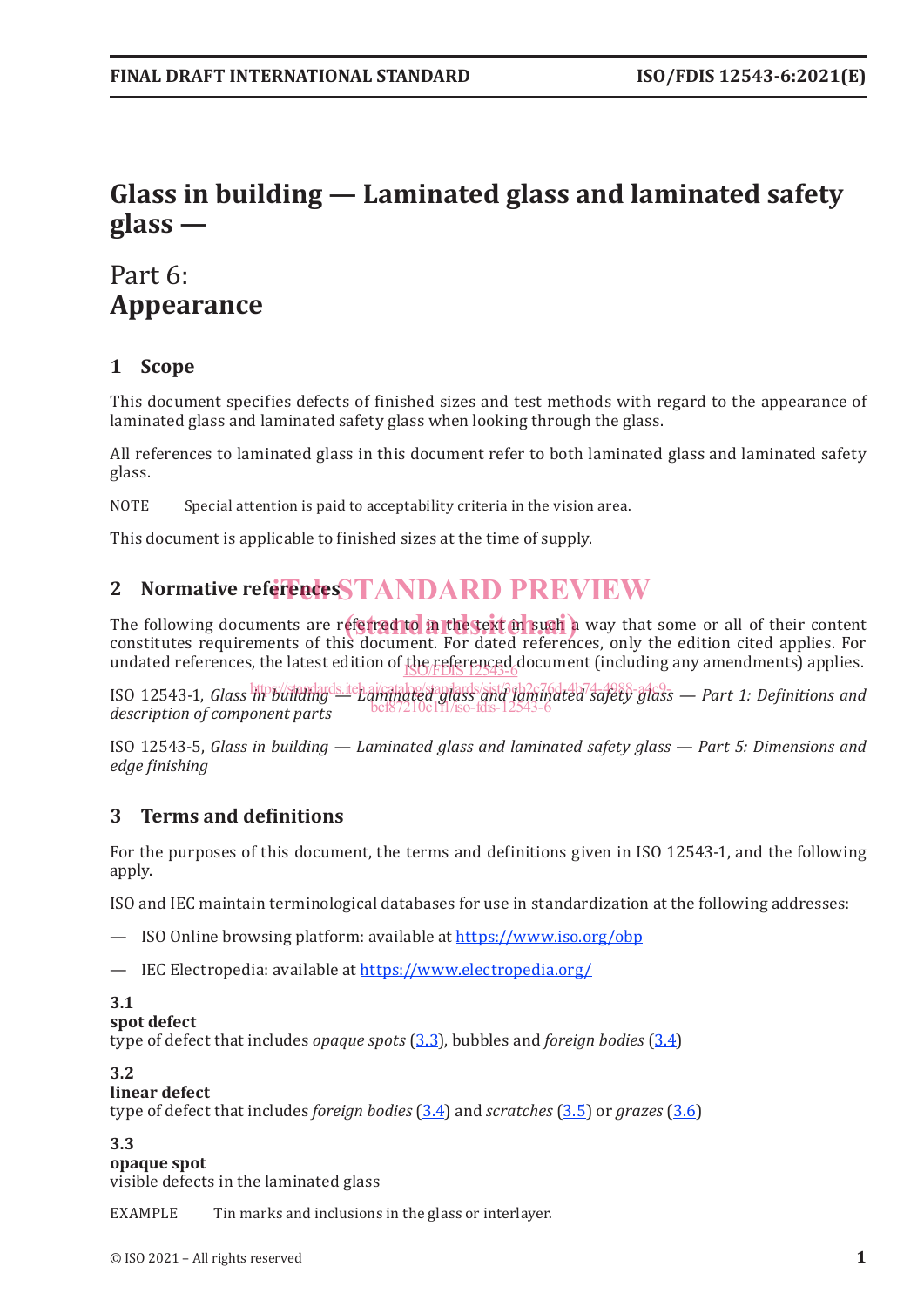#### **3.4**

#### **foreign body**

unwanted item introduced into the laminated glass during manufacture

#### **3.5**

#### **scratch**

linear damage to the outside surface of the laminated glass

### **3.6**

#### **graze**

damage to the outside surface of the laminated glass

## **3.7**

#### **vent**

sharp tipped fissure or crack running into the glass from an edge

#### **3.8**

#### **crease**

distortion introduced into the interlayer by folds visible after manufacture

## **3.9**

#### **streak**

distortion in the interlayer, caused by manufacturing defects in the interlayer or due to interlayer inhomogeneity, that are visible after manufacture

#### **3.10**

**edge area**

## iTeh STANDARD PREVIEW

# perimeter of the pane which is generally **contained within the glazing** system

Note 1 to entry: For pane sizes that are less than 5  $m^2$ , the width of the edge area as given in **Figure 1** is 15 mm. The width of the edge area is increased to 20 mm fo<u>r pane sizes that </u>are greater than 5 m<sup>2</sup>.



### **Key**

- *B* width
- *H* length
- 1 width of edge area
- 2 edge area
- 3 main area

## **Figure 1 — Areas to be examined on finished sizes ready for glazing**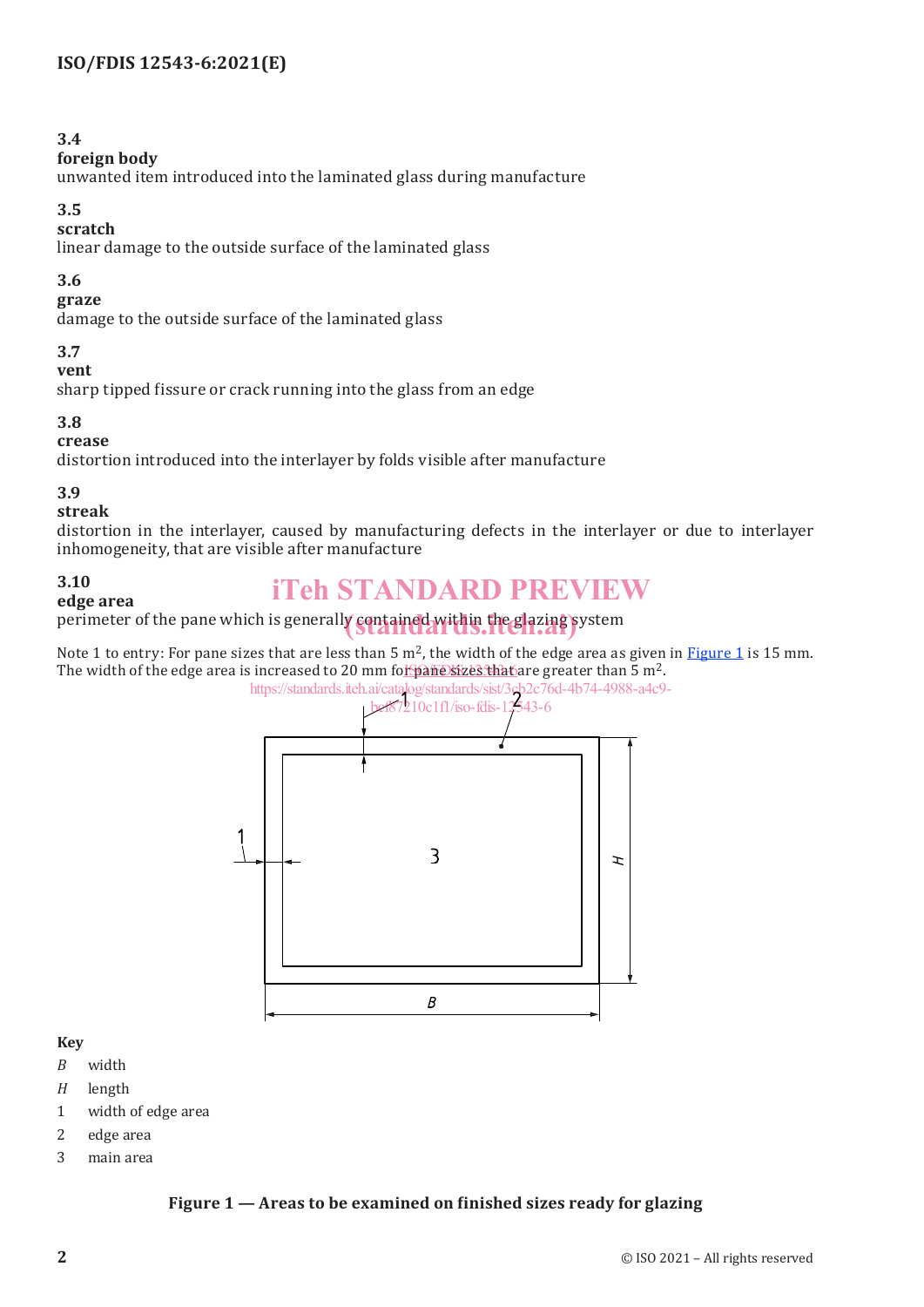#### **3.11**

#### **vision area**

main area of the glass that excludes the edge area

## **4 Method of observation**

The laminated glass is put in a vertical position, in front of and parallel to a matt grey screen, and is lit by diffuse daylight or equivalent.

The laminated glass is visually inspected perpendicularly at a distance of two metres from the glass, with the matt screen on the other side of the glass.

Any visible defects that are disturbing shall be marked.

An alternative method of observation by pack is given in Annex A.

## **5 Vents**

Vents are not permitted.

### **6 Creases and streaks**

Creases and streaks are not permitted in the vision area. iTeh STANDARD PREVIEW

# 7 Defects in the vision area and ards.iteh.ai)

### **7.1 Spot defects in the vision area** SO/FDIS 12543-6

When inspected according to the method given in <u>Clause 4</u>, the admissibility of spot defects depends on the following: https://standards.iteh.ai/catalog/standards/sist/3cb2c76d-4b74-4988-a4c9-

- size of the defect;
- frequency of the defect;
- number of panes as components of a laminated glass.

The number of permissible defects in a pane shall be in accordance with Table 1.

Defects less than 0,5 mm shall not be considered.

Defects greater than 3 mm shall not be permitted.

| Size of defect                                                                                                                                                                                 |  |                    |            |                               |                    |       |
|------------------------------------------------------------------------------------------------------------------------------------------------------------------------------------------------|--|--------------------|------------|-------------------------------|--------------------|-------|
| d                                                                                                                                                                                              |  | $0.5 < d \leq 1.0$ |            |                               | $1,0 < d \leq 3,0$ |       |
| mm                                                                                                                                                                                             |  |                    |            |                               |                    |       |
| Size of pane<br>А<br>m <sup>2</sup>                                                                                                                                                            |  | for all sizes      | $A \leq 1$ | $1 < A \le 2$   $2 < A \le 8$ |                    | A > 8 |
| NOTE An accumulation of defects occurs if four or more defects are at a distance of < 200 mm<br>from each other. This distance is reduced to 180 mm laminated glass consisting of three panes, |  |                    |            |                               |                    |       |

to 150 mm laminated glass consisting of four panes and to 100 mm laminated glass consisting of

five or more panes.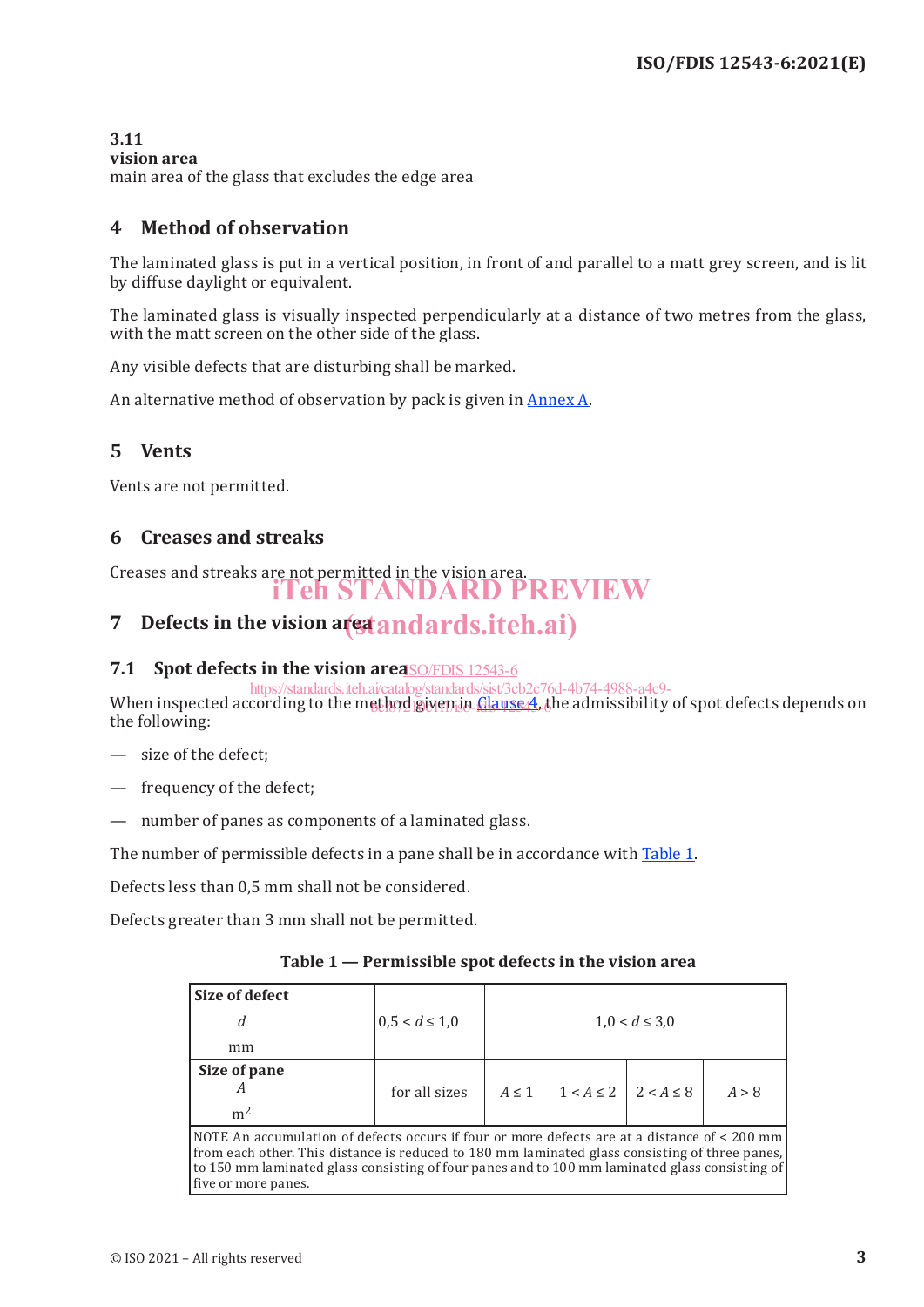|                                                                                                                                                                                                                                                                                                                         | 2 panes        | no limitation, |               | $\mathcal{P}$ | 1/m <sup>2</sup>   | 1,2/m <sup>2</sup> |
|-------------------------------------------------------------------------------------------------------------------------------------------------------------------------------------------------------------------------------------------------------------------------------------------------------------------------|----------------|----------------|---------------|---------------|--------------------|--------------------|
| Number of                                                                                                                                                                                                                                                                                                               | 3 panes        | however, no    | $\mathcal{P}$ | 3             | 1,5/m <sup>2</sup> | 1,8/m <sup>2</sup> |
| permissible                                                                                                                                                                                                                                                                                                             | 4 panes        | accumulation   | 3             | 4             | 2/m <sup>2</sup>   | 2,4/m <sup>2</sup> |
| defects                                                                                                                                                                                                                                                                                                                 | $\geq$ 5 panes | of defects     | 4             | 6             | 2,5/m <sup>2</sup> | 3/m <sup>2</sup>   |
| NOTE An accumulation of defects occurs if four or more defects are at a distance of < 200 mm<br>from each other. This distance is reduced to 180 mm laminated glass consisting of three panes,<br>to 150 mm laminated glass consisting of four panes and to 100 mm laminated glass consisting of<br>five or more panes. |                |                |               |               |                    |                    |

**Table 1** *(continued)*

The number of permissible defects in Table 1 shall be increased by one for each individual interlayer which is thicker than 2 mm.

### **7.2 Linear defects in the vision area**

When inspected according to the method given in Clause 4 linear defects are permitted as given in Table 2.

| Area of pane   | Number of permissible defects |
|----------------|-------------------------------|
| m <sup>2</sup> | $>$ 30 mm in length $a$       |
|                | not permitted                 |
| $5$ to $8$     |                               |
| dianual us.it  |                               |

**Table 2 — Number of permissible defects in the vision area**

<sup>a</sup> Linear defects less than 30 mm in length are permitted.<br>ISO/FDIS 12543-6 https://standards.iteh.ai/catalog/standards/sist/3cb2c76d-4b74-4988-a4c9-

bcf87210c1f1/iso-fdis-12543-6

### **8 Defects in the edge area**

### **8.1 Framed edges**

When inspected according to the test method given in Clause 4, defects which do not exceed 5 mm in diameter are permitted and the total defect area shall not exceed 5 % of the edge area.

### **8.2 Unframed edges**

If laminated glass is unframed, then its edges may be as follows, see ISO 12543-5:

- ground edges;
- polished edges;
- bevelled edges.

When inspected according to the method given in Clause 4, shells, bubbles are permissible if they do not become visually disturbing. Interlayer retractions deeper than 2 mm are not permissible. Interlayer extrusions at the edge should be flush trimmed.

## **9 Laminated glass incorporating thermally treated glasses**

In laminated glass which incorporates one or more thermally treated glass products optical distortions and anisotropy originating from the thermal treatment processes can be visible. The statements made in the applicable standards for thermally treated products regarding optical distortions and anisotropy are equally valid for laminated glass incorporating thermally treated glasses.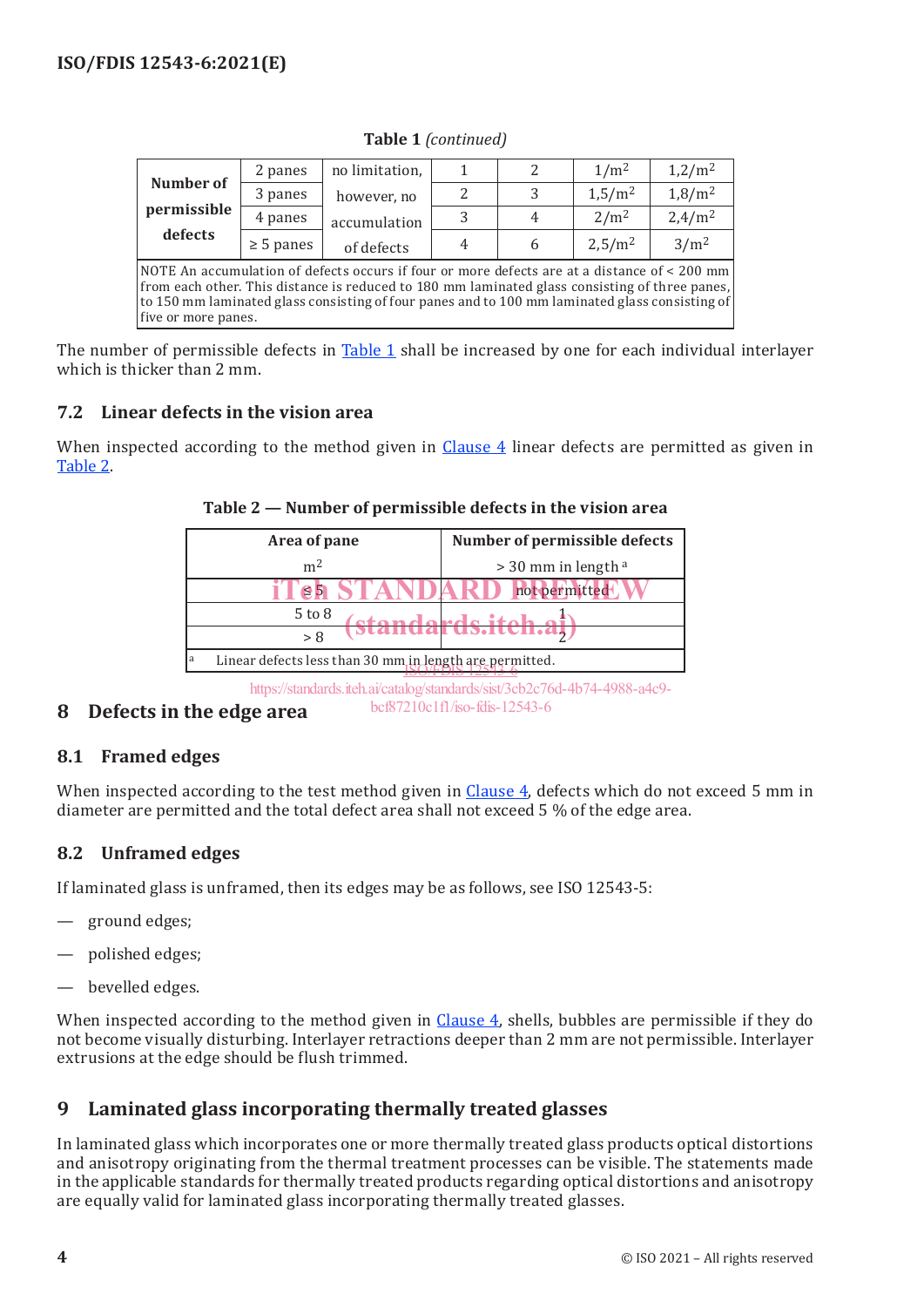## **Annex A** (informative)

## **Method of observation of glasses by pack (for jumbos or stock sizes)**

Laminated glass of the same type and dimension (e.g. jumbos, stock sizes) can be observed by pack when their tint, nature and composition allow for effective detection of defects.

The observation is done on a pack not exceeding 3 tonnes in case of jumbos, or not thicker than 7 cm in the other cases.

NOTE This kind of control can be done on a pack of glass coming out from the autoclave. The observation is done against a bright, diffused luminous background. The observer is placed at 2 m from the glass. If defects are observed, the concerned glass is taken out of the lot and further observation is made. The requirements of Clauses 5 to 7 apply.

# iTeh STANDARD PREVIEW (standards.iteh.ai)

ISO/FDIS 12543-6 https://standards.iteh.ai/catalog/standards/sist/3cb2c76d-4b74-4988-a4c9 bcf87210c1f1/iso-fdis-12543-6